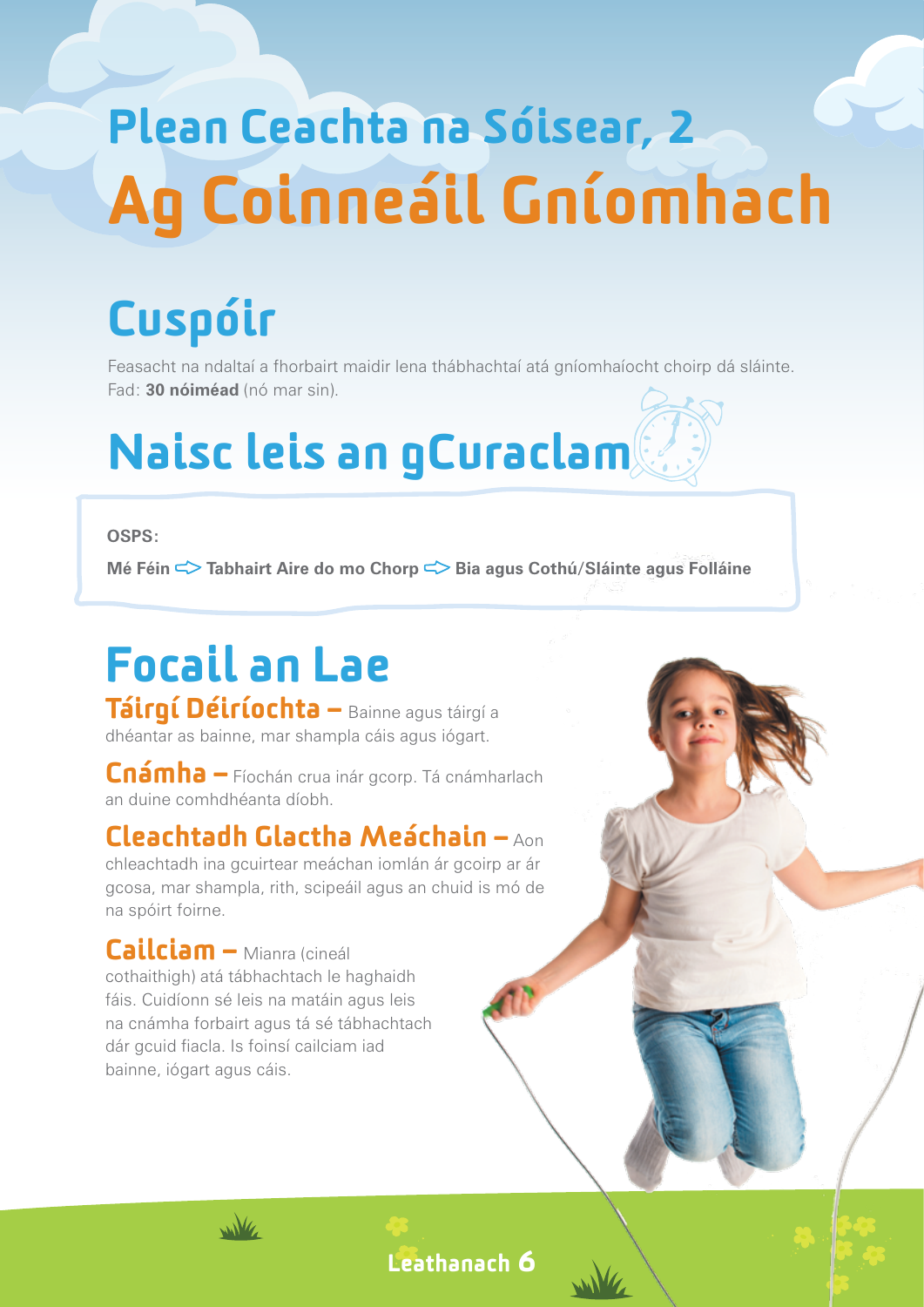### Plé Grúpa

Tosaigh ag iarraidh ar na daltaí i ngrúpaí cuimhneamh siar ar Cheacht 1 (Táirgí Déiríochta i m'Aiste Bhia) agus ar an gcaoi a gcuireann táirgí déiríochta le haiste shláintiúil bhia. Iarr ar na grúpaí an fhaisnéis a roinnt leis an rang. Cuir in iúl do na daltaí go bhfuil gníomhaíocht choirp tábhachtach freisin chun slí mhaireachtála shláintiúil a choimeád.

Ansin iarr ar na daltaí ina ngrúpaí smaoineamh agus labhairt faoi na bealaí a bhfuil sé tábhachtach dár gcorp a bheith gníomhach.

#### Leideanna plé:

- **O** Tá slí mhaireachtála ghníomhach\* tábhachtach do chnámha agus matáin shláintiúla.
- **D** Tá sé ríthábhachtach a bheith gníomhach chun meáchan coirp sláintiúil a choinneáil.
- **O** Tá cleachtaí glactha meáchain an-tábhachtach chun na cnámha a choinneáil sláintiúil.

*\*Cuir in iúl do na daltaí go moltar go mbeadh leanaí agus daoine óga (2-18 mbliana d'aois) gníomhach ar feadh 60 nóiméad ar a laghad gach lá (ar leibhéal measartha go dian) agus ba cheart go n-áireofaí leis sin cleachtaí neartaithe matán, cleachtaí solúbthachta agus cleachtaí neartaithe cnámh trí huaire sa tseachtain.*

https://www.hse.ie/eng/about/who/healthwellbeing/our-priority-programmes/heal/physicalactivity-guidelines/

### Plé Ranga

Anois iarr ar na daltaí smaoineamh ar na bealaí ar féidir linn aire a thabhairt dár gcnámha. Pléigh na pointí a leanas:

- **O** Fásann ár gcnámha agus éiríonn siad níos láidre agus muid óg, agus mar sin tá sé tábhachtach aire a thabhairt dóibh. Is féidir linn cabhrú chun cnámha láidre agus sláintiúla a fhorbairt trí na cineálacha cearta bia a ithe agus trí bheith gníomhach.
- Tá cailciam tábhachtach d'fhás ár gcnámh. Is foinsí iontacha cailciam iad bainne, iógart agus cáis.
- Is féidir taitneamh a bhaint as an ngrúpa bia 'bainne, iógart agus cáis' go héasca mar chuid d'aiste shláintiúil bhia. Moltar trí riar sa lá do leanaí atá 5-8 mbliana d'aois. Moltar cúig riar sa lá dóibh siúd atá 9-18 mbliana d'aois.

Leathanach 7

- **0** Is ionann riar amháin agus gloine bhainne 200ml, pota iógairt 125g, nó píosa de cháis chrua 25g, m.sh. cáis chéadair.
- **O** Tá vitimín D an- tábhachtach ar fad freisin do shláinte na gcnámh (féach Déiríocht i M'Aiste Bia chun tuilleadh a fháil amach faoi Vitimín D)



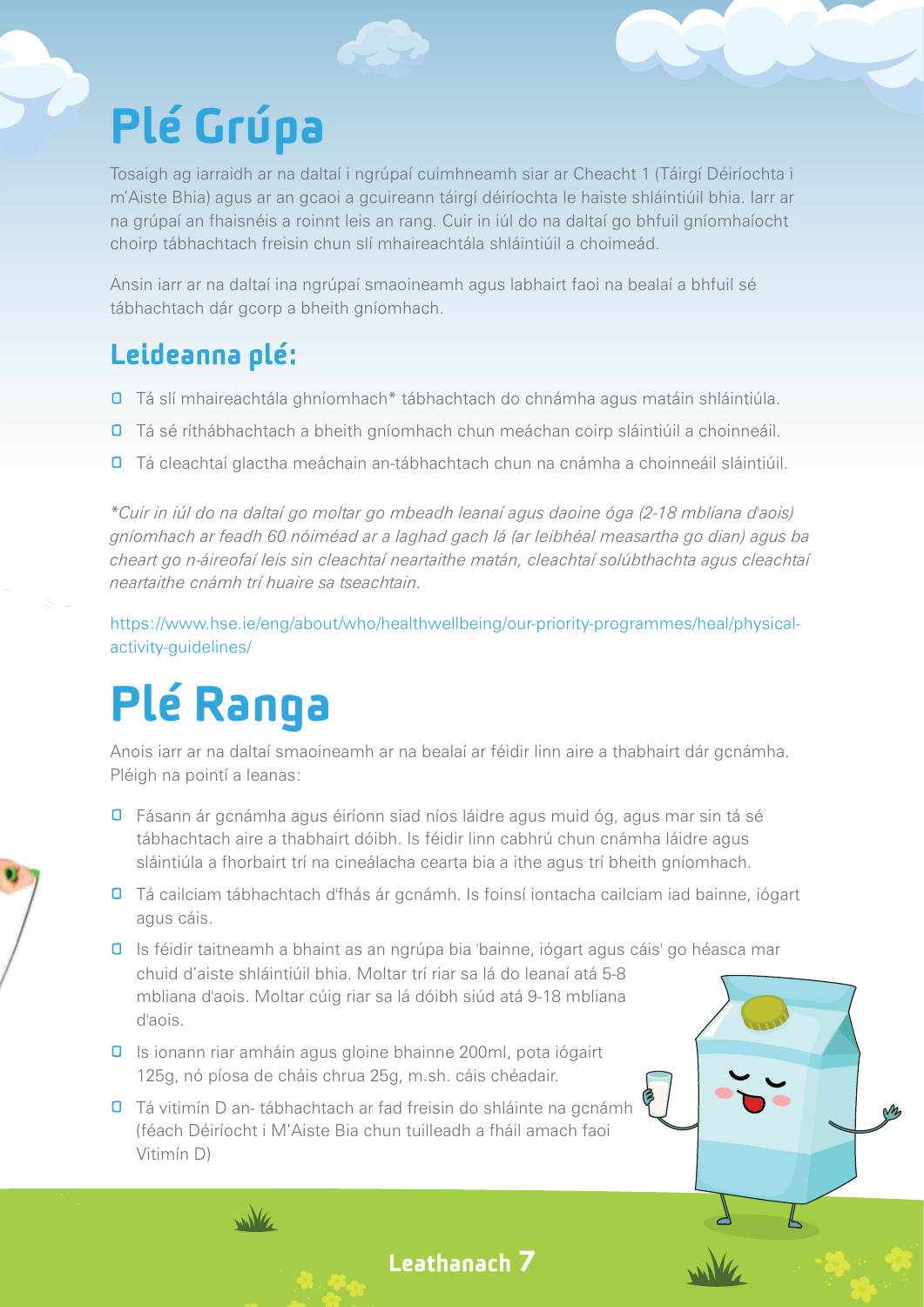### Gníomhaíocht Bheirte

Mínigh gur cleachtaí glactha meáchain iad cleachtaí ar bith ina gcuirtear do mheáchan ar fad ar do chosa, mar shampla, rith, damhsa, scipeáil agus imirt peile. Iarr ar na daltaí i mbeirteanna an méid a leanas a phlé agus a scríobh/a tharraingt:

- 1 Liosta de ghníomhaíochtaí glactha meáchain.
- **2** Liosta de na bealaí ar féidir leo taitneamh a bhaint as bheith gníomhach, mar shampla: Is féidir liom...
	- · siúl ar scoil/dul ar rothar ar scoil (nó cuid den bhealach).
	- · cluichí a imirt lasmuigh le cairde.
	- · cluichí nua lasmuigh a chruthú le mo chairde.
	- · páirt a ghlacadh i ngníomhaíochtaí iar-scoile.
	- · teorainn ama a aontú le haghaidh 'am scáileáin' (teilifís, ríomhaire, fón, táibléad, srl.) le mamaí/daidí/duine fásta sa bhaile.
	- · a sheiceáil go bhfuil mo scoil cláraithe do Bhratach na Scoile Gníomhaí www.activeschoolflag.ie

Pléigh! Cuir i gcuimhne do na daltaí go gcaitear an chuid is mó dá gcuid ama sa scoil ina suí ag deasc, mar sin tá sé tábhachtach éirí ina seasamh agus a gcuid matán a shíneadh nuair is féidir leo!

*Spreag na daltaí leis an nasc a dhéanamh idir riachtanais bhia agus fuinnimh. Mínigh dóibh go gcaithfidh siad ithe chun cabhrú leo a bheith gníomhach i rith an lae.*





Leathanach 8